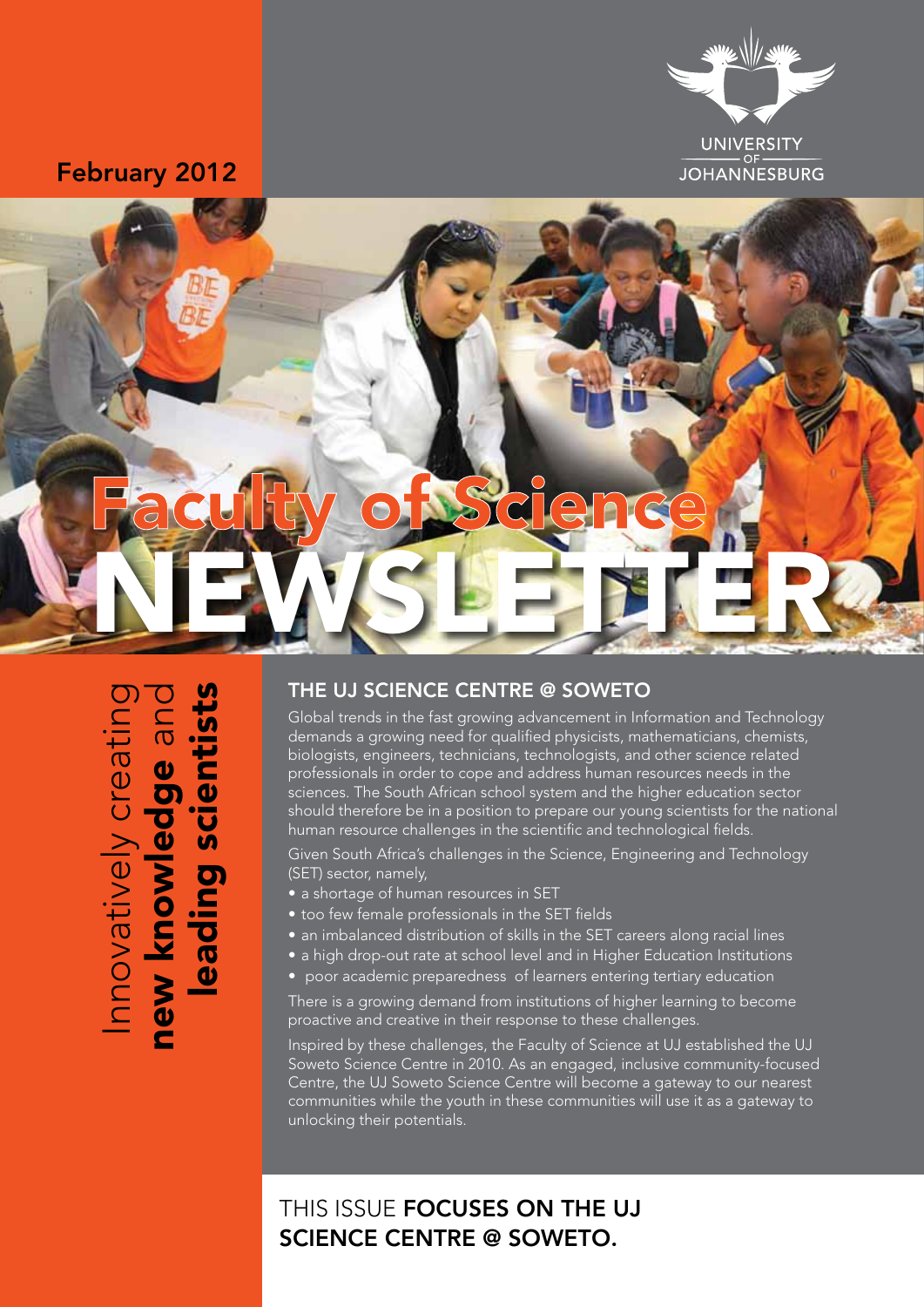

# UJ Science Centre Soweto

The value of science in achieving national development goals is more evident now than has been postulated in the past, since the application of science in advancing new technologies is one of the most effective weapons in the struggle toward the reduction and eventually the elimination of poverty in our society.

However, to realize our potential to harness science and technology for our country's development, we need to firstly address our current crisis in mathematics and sciences education. There is no doubt that the country needs serious intervention strategies that

would strengthen mentorship, support and guidance in curriculum implementation at secondary school level, especially at grade 10, 11 and 12 level.

The UJ Soweto Science Centre was established as a facility to address some of the challenges faced by our country in the areas of Science, Engineering and Technology. In particular our aim is to provide access to the world of SET to local communities and to provide a facility that focuses on bridging the gap between high school and university science and thereby training the future scientists and engineers that South Africa desperately needs.

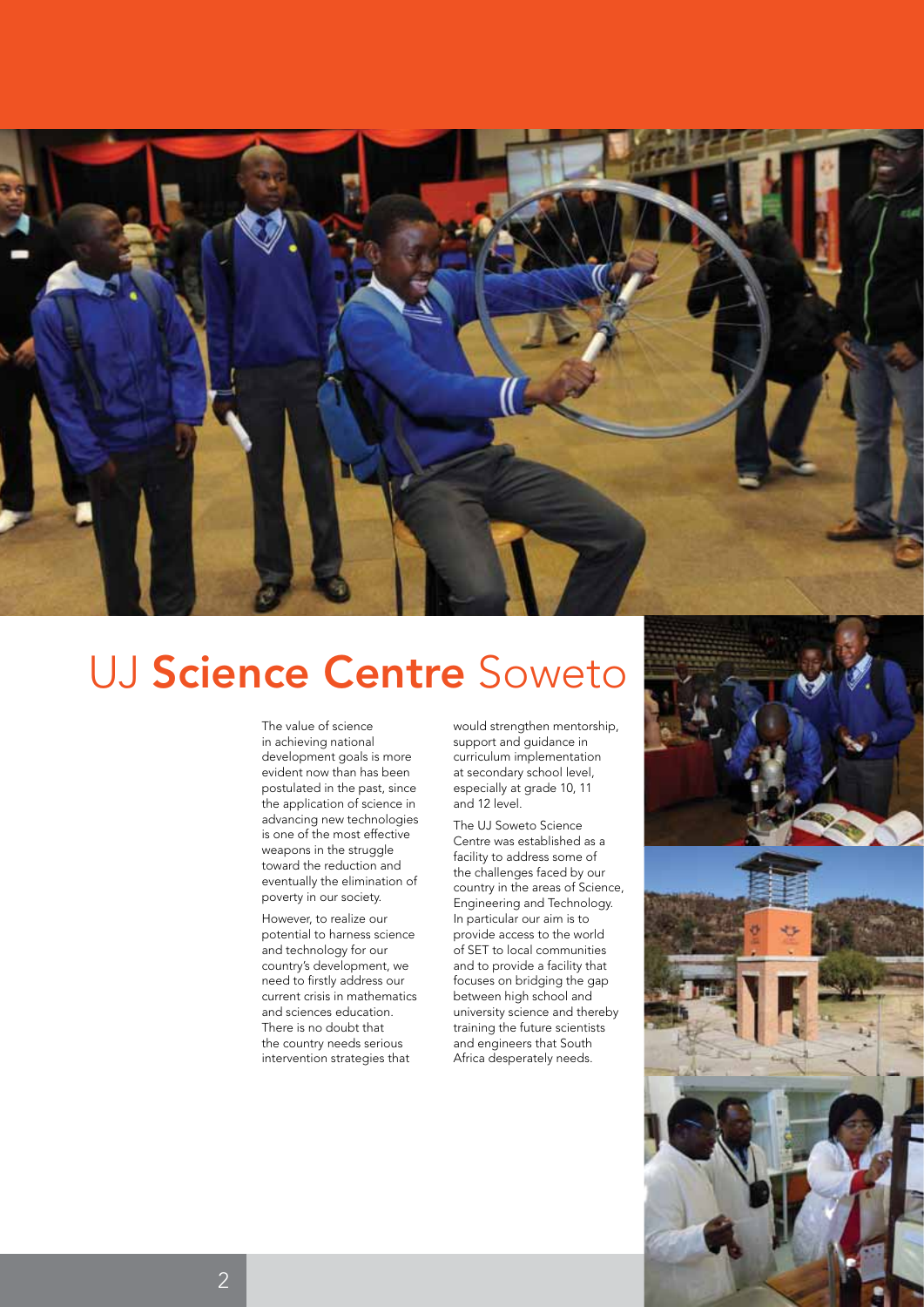

Through innovative science theory and laboratory lessons, computer training, exhibitions stressing on aspects of everyday life and other developments relevant to South Africa, the UJ Soweto Science Centre is ideally poised to play an important role in nation-building efforts.

The principal activities of the Soweto Science Centre include

- teaching theory lessons in mathematics, physical sciences, life sciences and environmental sciences;
- conducting supervised laboratory and tutorial sessions;
- • teaching English for scientific communications and conducting computer training;
- participating in and organizing public talks, expo

day, science day, career guidance day, National Science Week, and other science related activities.

 The Centre currently has 200 grade 10 learners, 200 grade 11 learners and 240 grade 12 learners registered in subjects of mathematics, physical science, life science, environmental science and English from schools around Soweto and surrounding regions. In addition the learners receive computer training.

The learners attend supervised laboratory and tutorial sessions on Friday afternoons and theory lessons on Saturdays. The year planner is designed on a university model to introduce the students to a university culture, thereby bridging the cultural gap between high school and

university. The learners are also provided with the necessary learning material for each grade level.

Important days in the year programme include:

- • A Science day hosted in a school in Soweto during the week: The different departments from UJ's Faculty of Science display their science exhibitions to Soweto high school learners.
- Expo day: students showcase their inventory projects to the public at the Soweto Science Centre.
- Career day: various companies and other stakeholders are invited to showcase careers to the learners in the Science Centre.
- Public lectures by invited scientists.

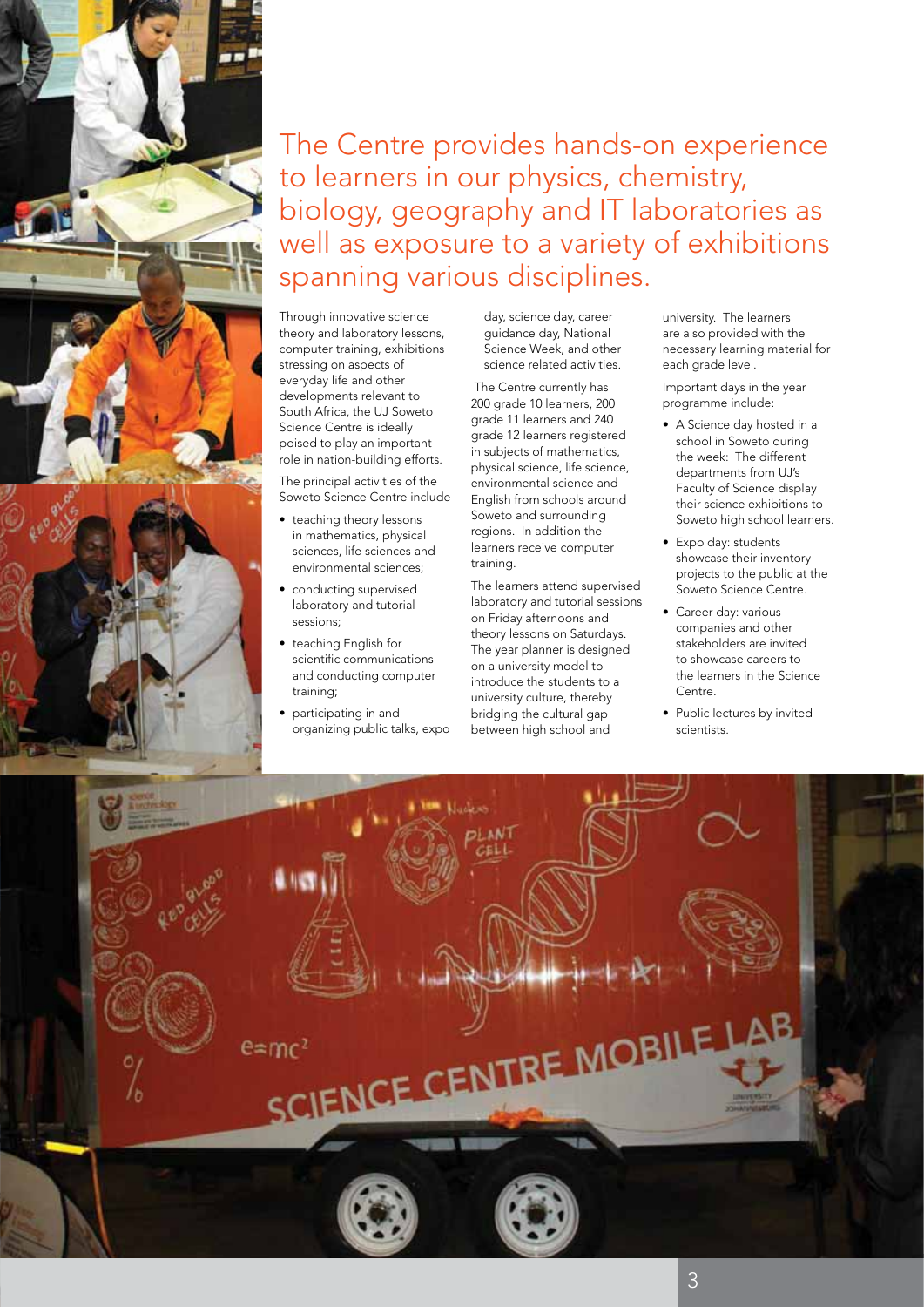At the launch of the Science Mobile Centre were Prof Kinta Burger (Dean, Facuty of Science), Mr Derek Hanekom (Deputy Minister of Science and Technology), Prof Angina Parekh (Deputy Vice-Chancellor, Academic), Rejoice Ratlhallane (Thomas Mofolo School), Prof Azwinndini Muronga (Manager Soweto Science Centre, Dr Annah Moteetee (Vice Dean, Faculty of Science) and Dr Melanie Jacobs (Head UPEQ).

In collaboration with SciBono the Centre also assists in empowering and enhancing the skills of mathematics and science teachers. The Centre provides teachers with the educational support and assistance with mathematics and science learning content, mathematical and science related skills, professional development, and knowledge and skills related to curriculum development and implementation. The Centre serves as an alternative and

additional resource centre for mathematics and science teachers. Mathematics and science study rooms, as well as a computer laboratory with internet access, are used to train teachers in the use of relevant technology at different levels for various purposes.

Even before the establishment of the Centre in 2010, the Faculty of Science offered outreach programmes in mathematics in the period 2008 -2009 to schools in the vicinity of Auckland Park and

Soweto via the very successful Mathematics Advancement Programme (MAP). A grade 12 learner from Almont Technical High School who benefited from the Mathematics Advancement Programme made front page headlines with 6 A's. Almont Technical High School also became the school with the most improved matric pass rate: from 42% in 2009 to an 87% pass rate in 2010 – an increase of 45%.

The Centre was officially opened in 2011 by the

Deputy Minister of Science and Technology, Mr Derek Hanekom. Present at the official opening in the Imbizo Auditorium at the Soweto Campus were the parents, learners, teachers, government officials and staff from UJ.

ed by

mology

vpolon **UTH AR** 

One of the key indicators of the programme is the regular assessment of the learners through term tests and competitions. Last year there were two award giving ceremonies. Five top grade 12 learners were identified

Mr Derek Hanekom (Deputy Minister of Science and Technology),

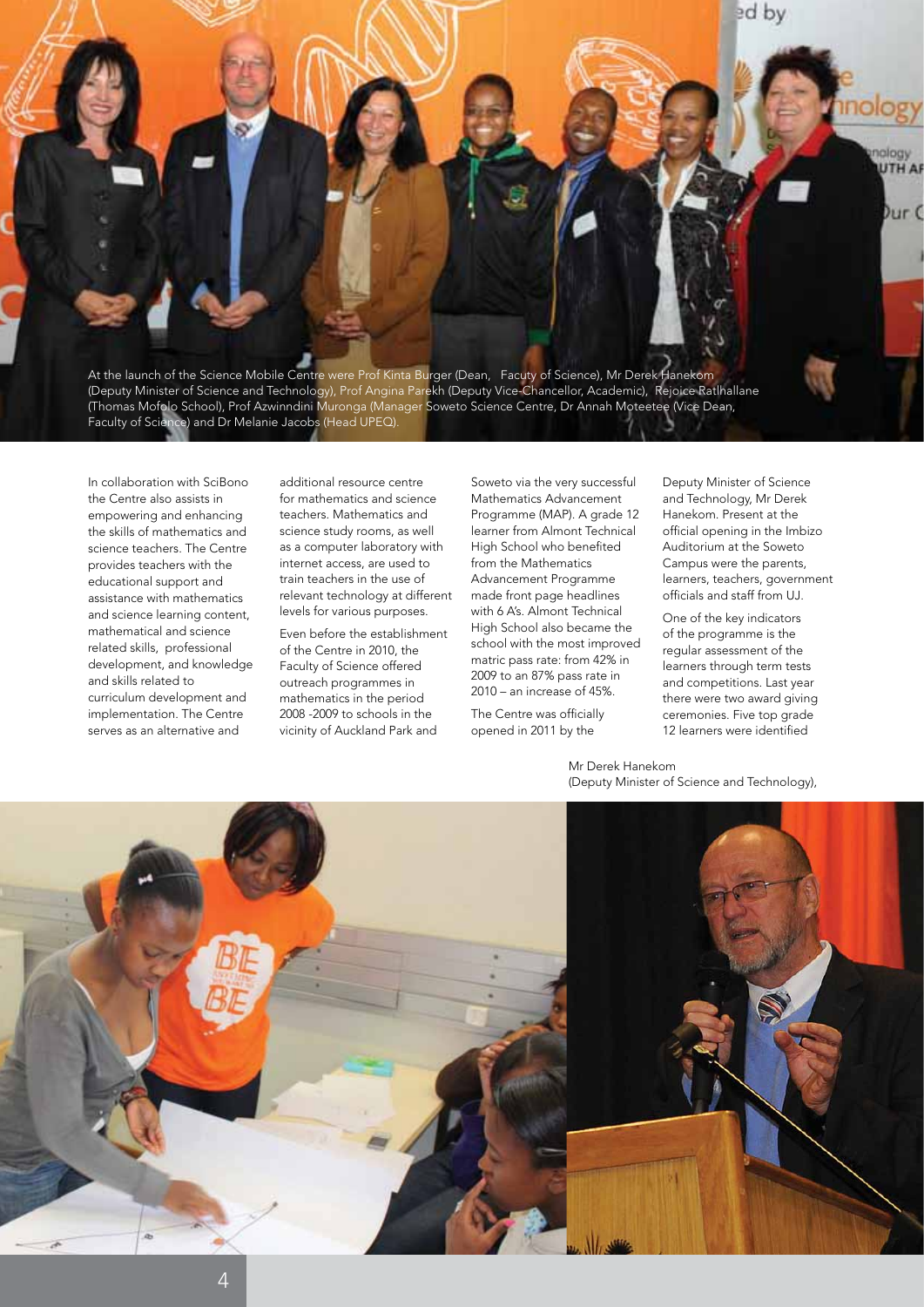to represent the Science Centre at an annual Science Camp at Boyden Observatory outside Bloemfontein. At this camp learners participated in theoretical and hands-on scientific activities.

The Science Centre was recently awarded a grant by the Department of Science and Technology (DST) to purchase a Mobile Science Lab. DST's Deputy Minister, Mr Derek Hanekom, officially handed over the unit to the Faculty of Science on 5th August 2011 during the National Science Week. Along this spirit the Imbizo arena was filled with exciting science exhibitions that exposed learners to the wonders of science. At the occasion one of the grade 12 learners, currently registered with the UJ Soweto Science Centre, Rejoice Ratlhallane, speaking on behalf of the learners gave a moving speech in which she said:

*"The Centre will provide a service to develop disadvantaged schools and also help bring about desired change to local societies. Learners in Soweto will no longer have any reason to feel inferior or discriminated against. Being educated means* 



Dr Brian Doyle (Department of Physics) demonstating physics in action with Prof Muronga looking on.

*having access to optimal states of mind, regardless of the situation or environment you are in"*

Abstract science theories become alive when experienced in action in a laboratory. However, many schools lack the necessary laboratory facilities. With the Science Centre Mobile Laboratory UJ is able to conduct science experiments in the most remote areas and to provide first hand laboratory experience to learners of

schools who do not have the necessary facilities. The Mobile Laboratory will also be used to illustrate relevant science related topics to the public at (for example) shopping malls.

The Science Centre continues to make headlines for its positive contributions. They have received a grant from the US State Department through the US Embassy, Pretoria, to support a joint satellite project between a US Institute and the Science Centre at UJ. The support will focus on two

educational projects at the Science Centre. These are the Hands-On Universe (HOU) and Universe Quest. Both projects will support skills development for secondary school learners in Science, Technology, Engineering and Mathematics topics.

HAND-ON UNIVERSE is an educational program that will enable learners to investigate the universe while applying tools and concepts from science, math, and technology. Using the internet, learners

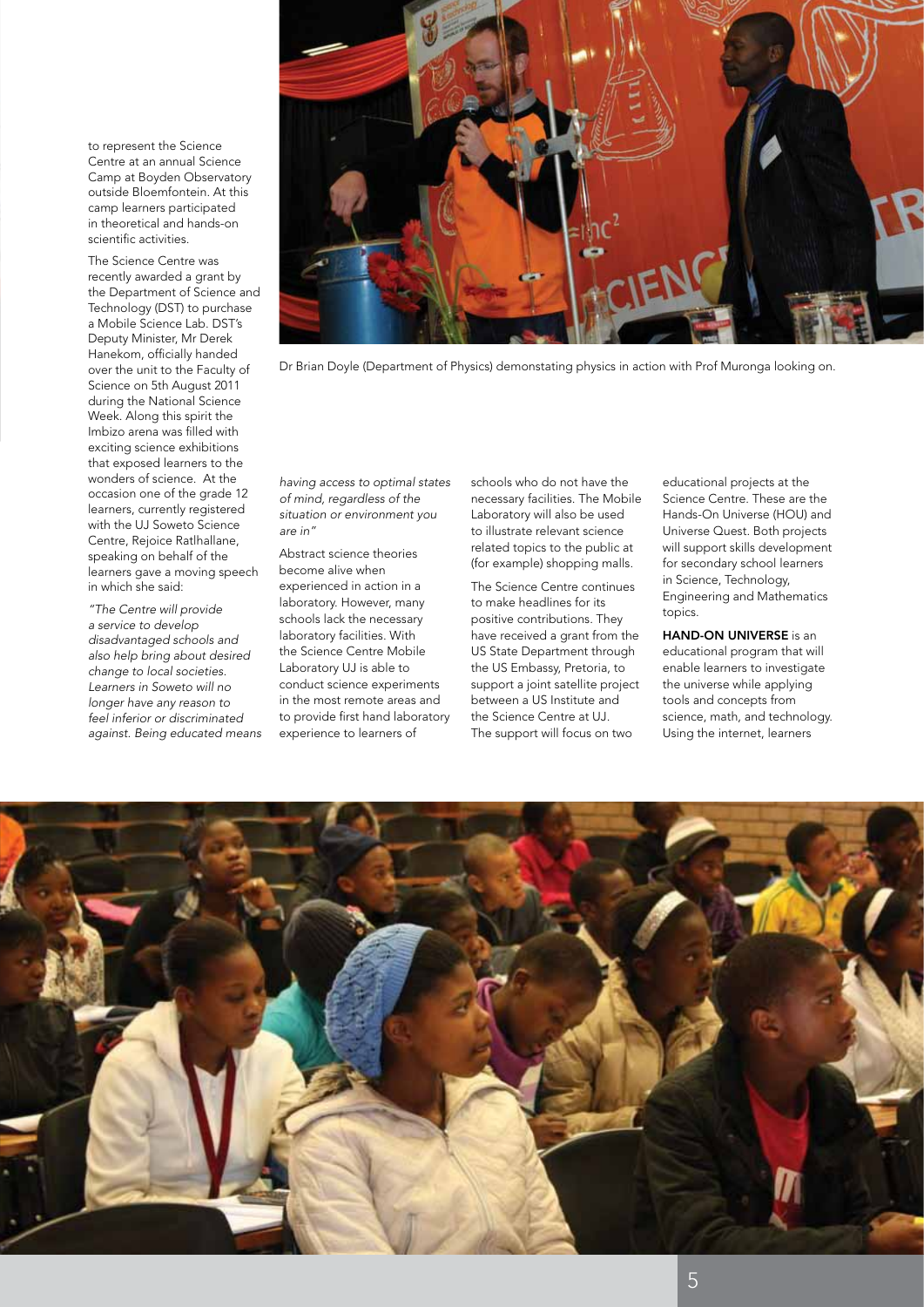will request observations from an automated telescope, download images from a large image archive, and analyze these with the aid of userfriendly image processing software. By analyzing real astronomical images with HOU image processing software, similar to the software professional astronomers use, students become more

engaged and more excited about math and science.

The *Universe Quest* project will provide girls ages 14-17 with a unique opportunity to learn IT skills in the context of studying the Universe with modern technology. Young women will have access to astronomy activities; game design and authoring; internships at

technology companies; and leadership development. *Universe Quest* will inspire girls to build a personal connection with science and technology using astronomy and game development, while empowering them with the skills they need to succeed in their education and life. Learning materials will be developed by the University

of Johannesburg in collaboration with national astronomy institutions. Role model presentations, in person and remotely, with those working in astronomy and those with similar backgrounds. Field trips include visits to astronomy and other national scientific facilities.

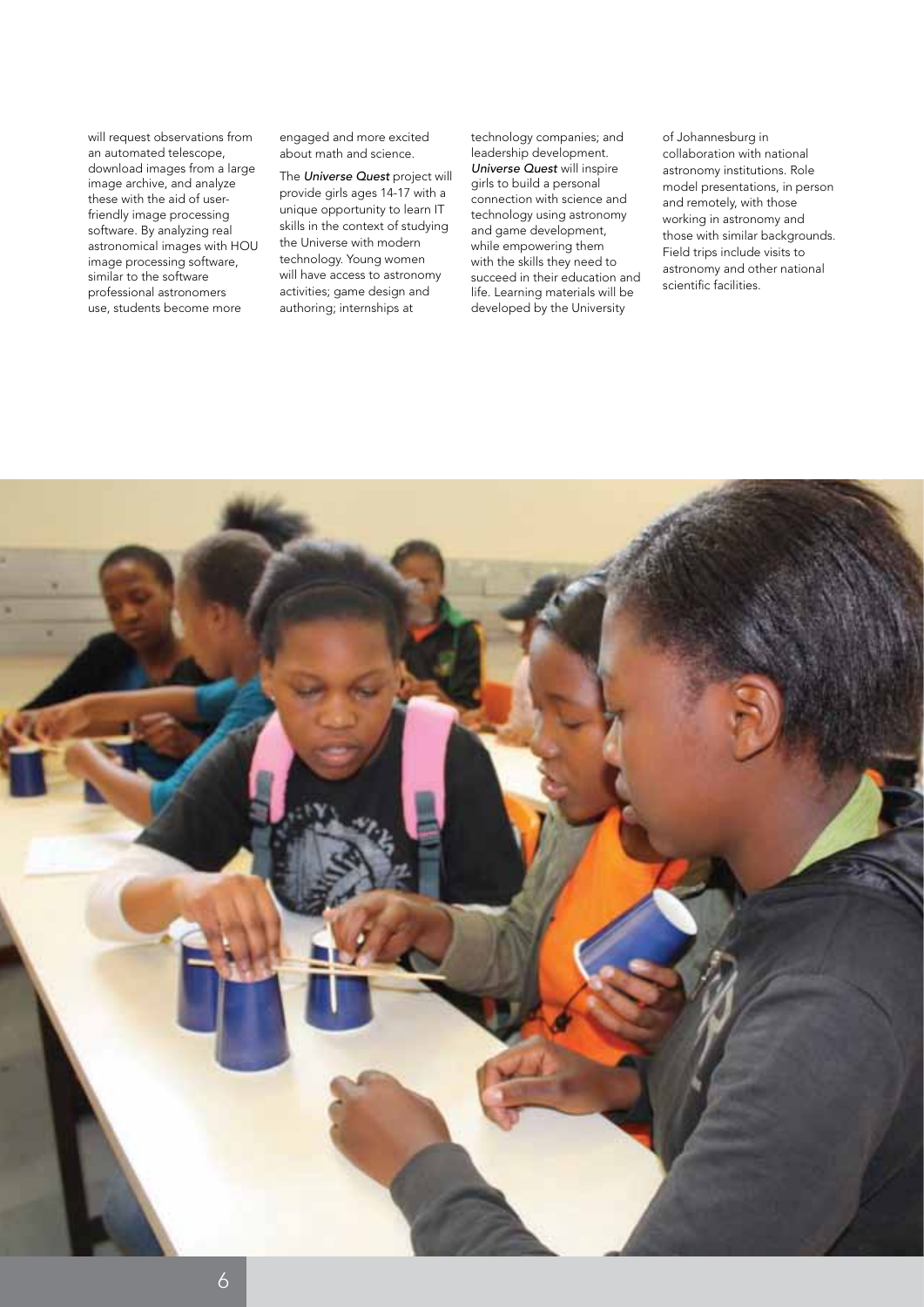

It is the Science Centre's ambition to demonstrate that, through individual and collective efforts, South Africa can produce young future scientists through an inclusive and nonelitist Science Centre that can compete and collaborate with other Science Centres – locally and internationally. This ambition will require

a strong partnership between the UJ Soweto Science Centre and various stakeholders: parents, schools, government, private sector and UJ's various divisions.

In this regard the Science Centre would like to acknowledge its partnership with SASRIA Limited for providing financial support since 2010,

the partnership with DST through SAASTA for their continued support through grants for various projects and programmes. The partnership with De Beers is bearing fruits especially in the educator's programmes and De Beers Saturday School. The Centre also has a very healthy relationship with the GDE, schools, parents and community leaders.

## Contact Details

Physical Address: Ellen Kuzwayo Building, University of Johannesburg, Soweto Campus Chris Hani Road, Diepkloof E-mail: swcsciencecentre@uj.ac.za or aldis@uj.ac.za Tel: +2711 559 5754 or +2711 559 5755 Fax: +2711 559 5700